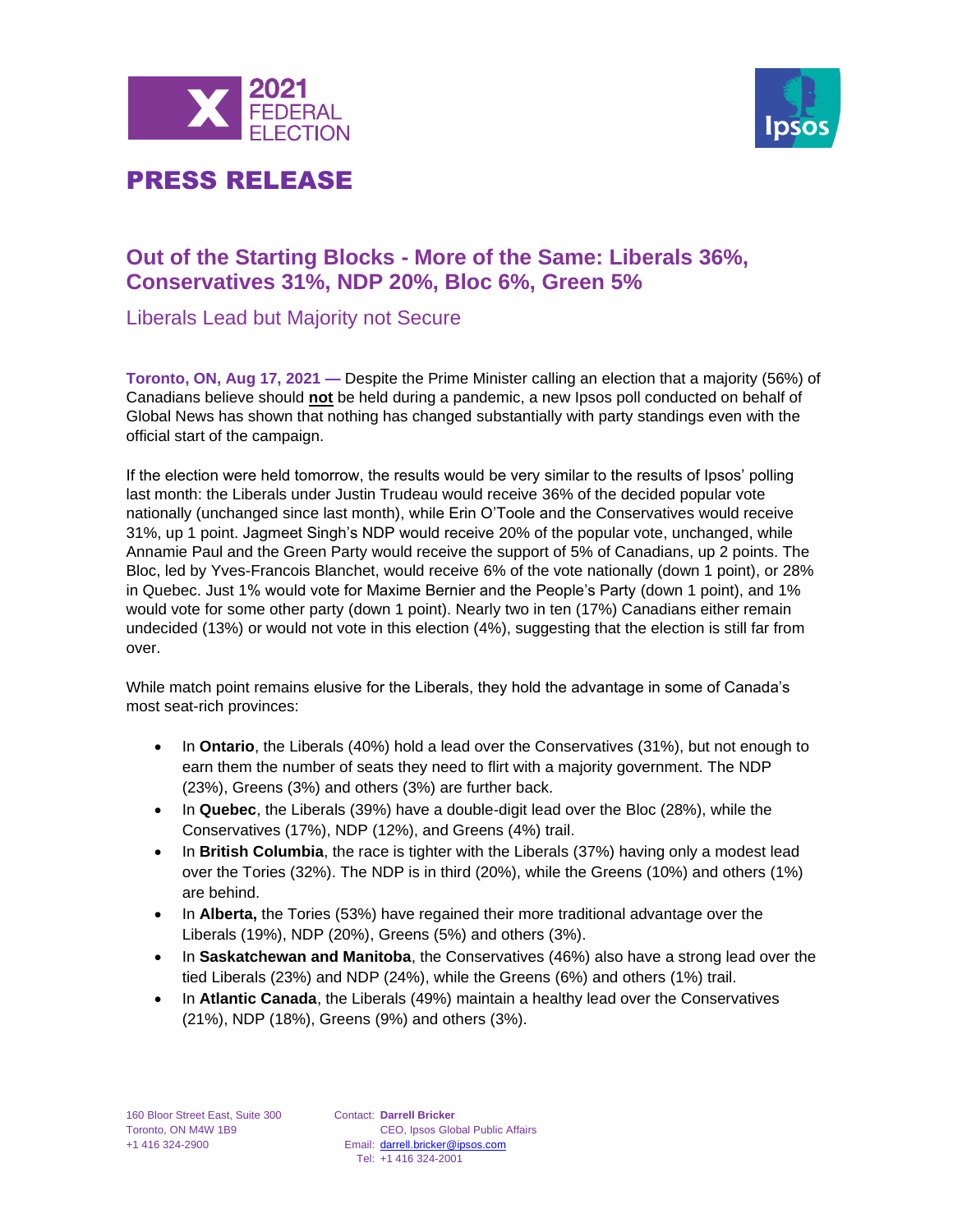



These vote figures within the regions would likely fail to produce a meaningful difference to the distribution of seats that presently comprises the House of Commons, suggesting that another minority government remains the likely outcome of this election.

The data also reveal that there are some key differences in voting intentions by gender, and by age:

- Among **men**, the Liberals (36%) and Conservatives (34%) are roughly tied, while the NDP (16%), Green (6%) and Bloc (5%) are behind.
- Among **women**, the Liberals (37%) enjoy a strong lead over the Tories (28%), NDP (23%), Bloc (7%) and Greens (4%).
- Among **those aged 55+,** the Liberals (39%) and Conservatives (38%) are tied, with the NDP (13%), Greens (5%) and Bloc (3%) struggling.
- Among **those aged 35-54**, the Liberals (37%) also have a strong lead over the Conservatives (28%) and NDP (21%), with the Bloc (8%) and Greens (5%) further behind.
- Among **those aged 18-34**, the Liberals (32%) and NDP (28%) are fighting for top spot, with the Conservatives (24%) not far behind. The Bloc (9%) and Greens (5%) are trailing.

Underlying assessments of the Trudeau government remain lukewarm. Overall, 51% approve of the performance of the Liberal government under Justin Trudeau (up 1 point), but this assessment is tepid at best with only 11% saying they strongly approve while 39% somewhat approve. In contrast, 49% disapprove (28% strongly/21% somewhat)

Moreover, 41% believe the Trudeau government has done a good job and deserves re-election (down 1 point), a figure which sits 5 points above the Liberal vote intention. It seems that many Canadians would give Trudeau a thumbs up for his performance as Prime Minister but are still willing to entertain the possibility of change, with 57% saying it's time for another party to take over.

The quest for a majority is made more difficult by the fact that Canadians are split down the middle as to whether things in Canada are headed in the right direction (48%) or are headed off on the wrong track (50%). The Prime Minister will need to convince Canadians that a future under his continued leadership is better than the alternatives, and that he can steer Canada in the right direction.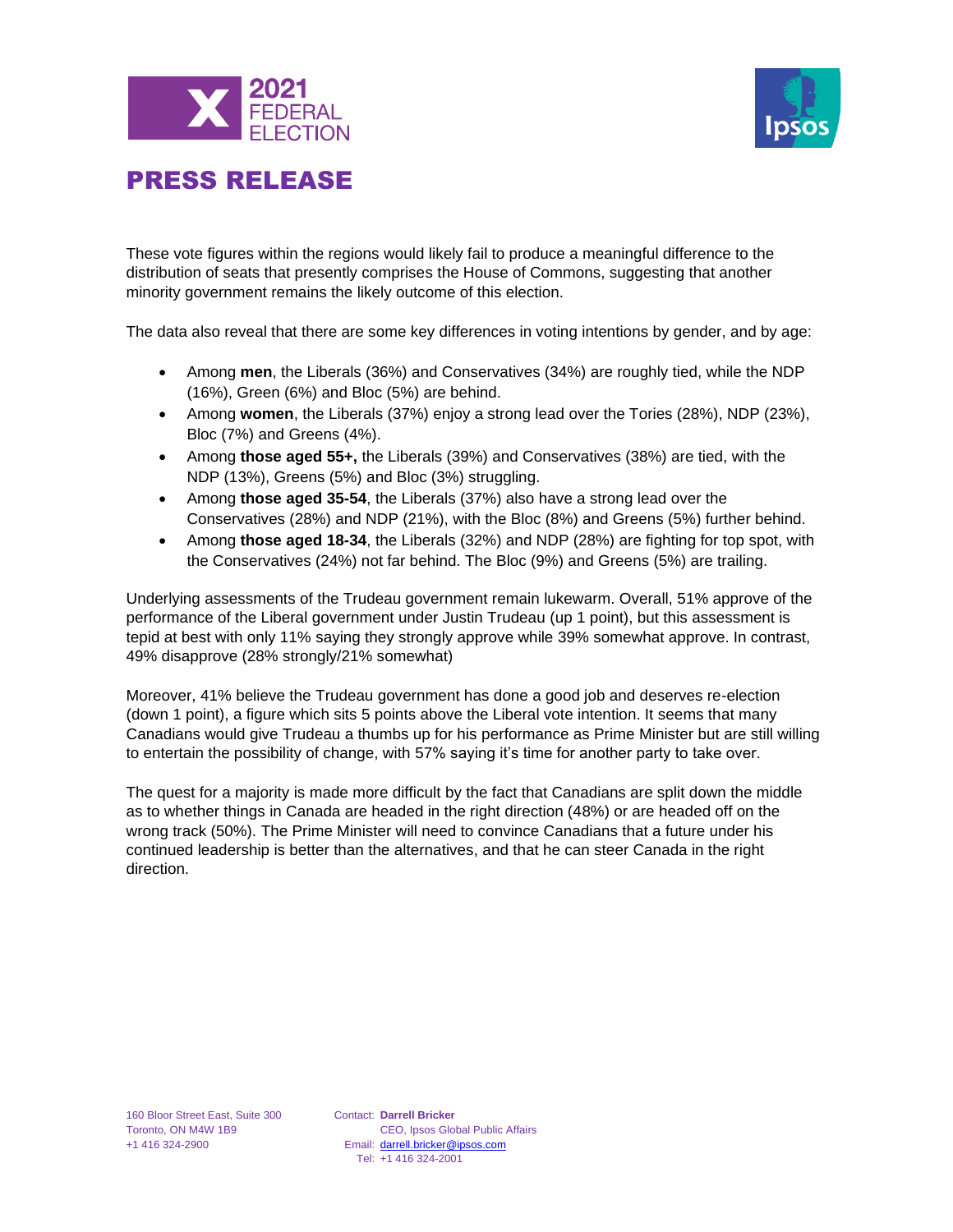



### **About the Study**

These are some of the findings of an Ipsos poll conducted between August 13 and 16, on behalf of Global News. For this survey, a sample of  $n = 2,001$  Canadians aged 18+ was interviewed. A sample of n = 1,501 was interviewed online, via the Ipsos I-Say panel and non-panel sources, and respondents earn a nominal incentive for their participation. A sample of n = 500 Canadians aged 18+ was interviewed by live-interview telephone interviewers by landline and cellphone, using random-digit dialing. Quotas and weighting were employed to balance demographics to ensure that the sample's composition reflects that of the adult population according to Census data and to provide results intended to approximate the sample universe. The precision of Ipsos polls which include non-probability sampling is measured using a credibility interval. In this case, the poll is accurate to within  $\pm 2.5$  percentage points, 19 times out of 20, had all Canadians been polled. The credibility interval will be wider among subsets of the population. All sample surveys and polls may be subject to other sources of error, including, but not limited to coverage error, and measurement error. Ipsos abides by the disclosure standards established by the CRIC, found here: <https://canadianresearchinsightscouncil.ca/standards/>

#### **© 2021, Ipsos Limited Partnership**

**This polling release and the data contained in it are the sole and exclusive property of Ipsos. They are NOT designed to support any election outcome or prediction model and no license to use the polling release or the data is either granted or implied by their publication. Ipsos does not endorse, and has no responsibility for the accuracy of, the result of any predictive model that incorporates this polling data. Furthermore, any use of this information to produce polling aggregations or election models without Ipsos' written permission will be considered a violation of our intellectual property, and Ipsos reserves the right to take appropriate legal action. Detailed tabular data tables can be found here:** <https://ipsosintelligence.ca/canadiancontext/>

#### **For more information on this news release, please contact:**

Darrell Bricker CEO, Ipsos Global Public Affairs +1 416 324 2001 [Darrell.Bricker@ipsos.com](mailto:Darrell.Bricker@ipsos.com)

160 Bloor Street East, Suite 300 Toronto, ON M4W 1B9 +1 416 324-2900